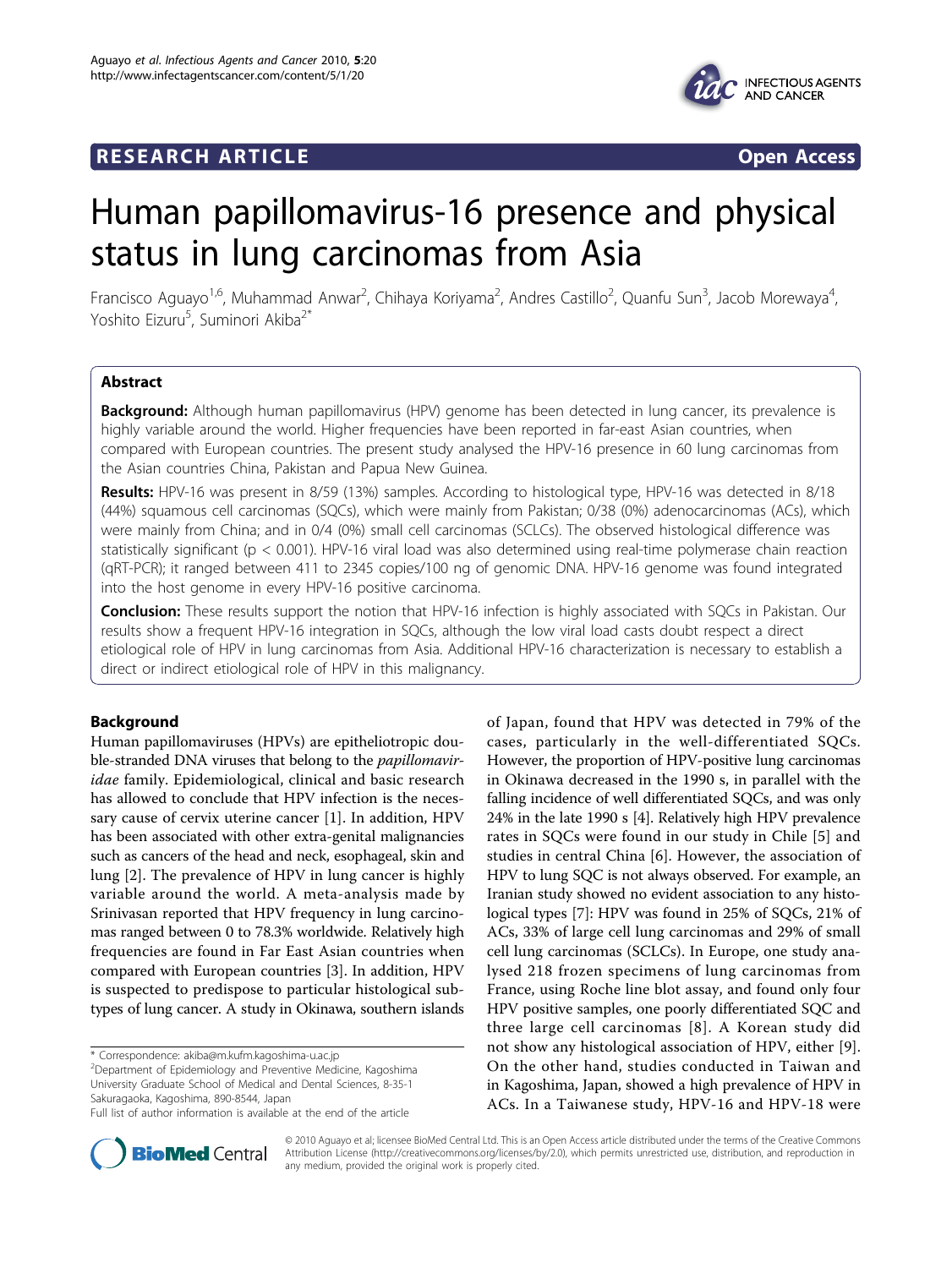positive in 43% and 49% of ACs, respectively, but only in 24% and 29% of SQCs, respectively [[10](#page-5-0)]. Interestingly, a recent study in Kagoshima, Japan, examined 20 additional ACs treated with gefitinib, a tyrosine kinase inhibitor specific for epidermal growth factor receptor (EGFR), and detected high-risk HPV genomes in 75% (7/8) of ACs with complete or partial response to gefitinib but not in the remaining 12, which did not respond to gefitinib [[11\]](#page-5-0). Note that non-smoking women with East Asian ethnicity is a predictive factor of gefitinib responsive ACs [\[12\]](#page-5-0).

In general, high risk-HPVs are frequently integrated in cervical cancer, and low risk-HPVs are frequently found to be episomal [[13\]](#page-5-0). Moreover, it has been reported that HPV integration is more frequently found in high-grade lesions (invasive carcinoma) when compared with low grade lesions [[14\]](#page-5-0). The HPV integration frequently disrupts E2 ORF causing E6 and E7 overexpression because E2 protein functions as a repressor of p97 promoter in HPV-16. The E6 and E7 overexpression induce p53 and pRb loss, respectively [[15](#page-5-0)]. In cervical carcinogenesis, deregulated expression of these two viral oncogenes in basal cells, mostly by HPV integration, is considered to be a critical event for disease progression [[16\]](#page-5-0).

Epidemiological evidence suggests that pathways involved in HPV-induced oncogenesis may be influenced by ethnic factors and anatomical location as well as exposures to risk factors such as smoking and alcohol [[17](#page-5-0)]. Thus, it is of interest to study the prevalence and function of HPV-16 in lung carcinomas from countries with different lifestyles. In the present study we examined lung cancer specimens from Asian countries such as China, Pakistan and Papua New Guinea. Studies on HPV prevalence in lung cancer in Pakistan or Papua New Guinea have not been reported to date. In addition, in order to characterize the role of HPV in this tumour, we determined the physical status (episomal/ integrated) and viral load in HPV-16 positive cases.

## Results

The present study analysed the HPV-16 presence in lung carcinomas from Pakistan, China and Papua New Guinea. The clinicopathological features of analysed specimens are shown in Table 1. No statistically significant differences were observed between analysed histological types and age, gender or differentiation status ( $P =$ 0.295, 0.133 and 0.179, respectively). All ACs analysed in this study were obtained from China and all SQCs were obtained from Pakistan and Papua New Guinea. Thus, in this study there was a statistically significant difference between analysed histological type of lung cancer and countries involved ( $P < 0.05$ ).

We successfully purified DNA in all the analysed specimens. The DNA was highly pure (Absorbance 260/280 = 1, 8) and its concentration was ranged between 50 to

| Table 1 Clinicopathological features of lung carcinomas |  |
|---------------------------------------------------------|--|
| from China, Pakistan and Papua New Guinea               |  |

|                 |            | All* | histological types |         | p-value      |         |
|-----------------|------------|------|--------------------|---------|--------------|---------|
|                 |            |      | ACs                | SQCs    | <b>SCLCs</b> |         |
| Age             |            |      |                    |         |              | 0.295   |
|                 | -64        | 38   | 23 (61)            | 11 (29) | 4(11)        |         |
|                 | $65+$      | 18   | 14 (78)            | 4(22)   | 0(0)         |         |
| Gender          |            |      |                    |         |              | 0.133   |
|                 | Male       | 43   | 24 (56)            | 16 (37) | 3(7)         |         |
|                 | Female     | 17   | 14 (82)            | 2(12)   | 1(6)         |         |
| Differentiation |            |      |                    |         |              | 0.179   |
|                 | poor       | 19   | 11 (58)            | 8(42)   | 0(0)         |         |
|                 | moderate   | 26   | 17 (65)            | 9(35)   | 0(0)         |         |
|                 | well       | 11   | 10 (91)            | 1(9)    | 0(0)         |         |
| Country         |            |      |                    |         |              | < 0.005 |
|                 | Pakistan   | 21   | 4 (19)             | 13 (62) | 4 (19)       |         |
|                 | China      | 31   | 31 (100)           | 0(0)    | 0(0)         |         |
|                 | <b>PNG</b> | 8    | 3(38)              | 5(62)   | 0(0)         |         |

\* Ages and tumor differentiation was not available in four cases PNG: Papua New Guinea.

 $100 \text{ ng/µL}$ . In addition, to check the DNA fragmentation and presence of amplifiable DNA for PCR, we successfully amplified a 110 betaglobin DNA fragment in all of specimens. PCR with GP5+/6+ primers revealed that 8/60 (13%) cases were HPV positive. In order to determine the HPV genotype, we used PCR for amplification of a HPV-16 E6 specific DNA fragment. All the cases that were HPV GP5+/6+ positive were typed as HPV-16. We confirmed these results using PCR for amplification of another 65 bp DNA fragment of HPV-16 E6 [[18](#page-5-0)] (Figure 1A y 1B). No other HPV genotype was found in this study. The HPV-16 genotype was present in SQCs (8/18) but not in ACs or SCLCs (Table [2\)](#page-2-0) and this difference among histological types was statistically significant (P < 0.001). Gender, age or tumour differentiation was not significantly associated with HPV-16 presence  $(P=$ 0.091, 0.669 and 0.131, respectively). In addition, we used real-time PCR to determine viral load and physical status of HPV. All the HPV-16 positive specimens were

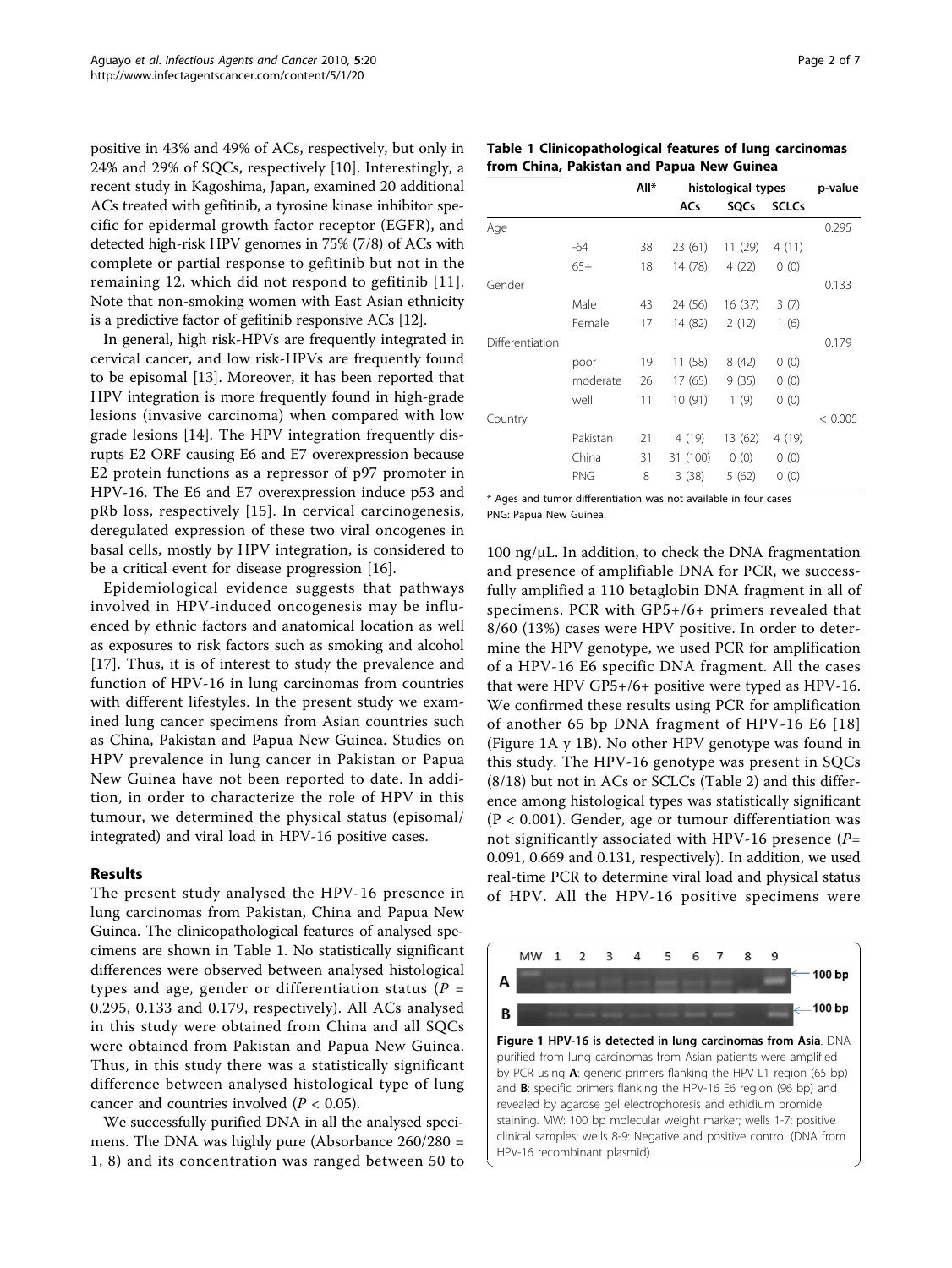|                 |              | All<br>$N(\% )$ | HPV16 positive<br>$N(\% )$ | HPV16 negative<br>$N(\% )$ | p-value |
|-----------------|--------------|-----------------|----------------------------|----------------------------|---------|
| Age             |              |                 |                            |                            | 0.669   |
|                 | $< 65$ years | 38              | 4(11)                      | 34 (89)                    |         |
|                 | $> 65$ years | 18              | 3(17)                      | 15 (83)                    |         |
| Gender          |              |                 |                            |                            | 0.091   |
|                 | Male         | 43              | 8 (19)                     | 35 (81)                    |         |
|                 | Female       | 17              | 0(0)                       | 17 (100)                   |         |
| Histology       |              |                 |                            |                            | < 0.001 |
|                 | AC           | 38              | 0(0)                       | 38 (100)                   |         |
|                 | SQC          | 18              | 8(44)                      | 10 (56)                    |         |
|                 | <b>SCLC</b>  | 4               | 0(0)                       | 4(100)                     |         |
| Differentiation |              |                 |                            |                            | 0.131   |
|                 | Poor         | 19              | 5(26)                      | 14(74)                     |         |
|                 | Moderate     | 26              | 3(12)                      | 23 (88)                    |         |
|                 | Well         | 11              | 0(0)                       | 11(100)                    |         |
| Country         |              |                 |                            |                            | 0.001   |
|                 | Pakistan     | 21              | 7(33)                      | 14(67)                     |         |
|                 | China        | 31              | 0(0)                       | 31 (100)                   |         |
|                 | <b>PNG</b>   | 8               | 1(13)                      | 9(87)                      |         |

<span id="page-2-0"></span>Table 2 Clinicopathological features of HPV-16-positive lung carcinomas

successfully amplified for an 81 bp fragment of E6 gene but only 3 specimens were successfully amplified for an 82 bp fragment of E2 gene (Figures [2A](#page-3-0) and [2C](#page-3-0)). The amplified fragments were characterized by melting analysis that showed a specific curve with a Tm (melting temperature) of 77.6°C for the E6 fragment and 81.7°C for the E2 fragment. One specimen positive for E2 gene showed a Tm that was higher 0.5°C approximately compared with the other two specimens (Figures [2B](#page-3-0) and [2D](#page-3-0)). The specific presence of amplification products was checked by agarose gel electrophoresis and ethidium bromide staining in all the samples (data not shown). We found that HPV-16 viral load ranged between 411 to 42141 copies/100 ng of genomic DNA, and the HPV-16 genomes were absolutely integrated in 5/8 (63%) positive lung carcinomas. In 3/8 (37%) carcinomas, episomal and integrated HPV genome was present simultaneously (Table [3](#page-3-0)). No relationship was observed between HPV-16 viral load and integration status.

## **Discussion**

In this study HPV-16 was found in 13% of the lung carcinomas. This finding is consistent with other reports where HPV-16 has been the most common HPV genotype detected in lung cancer [[3](#page-5-0)]. HPV-16 genome was detected only in SQCs (44%) but not in the other histological types (Table 2). These results support the notion that SQCs are more strongly associated with high-risk HPV in the areas other than far-east Asia. On the other hand, the absence of HPV genomes in ACs present a contrast to what was found by studies in Taiwan and Japan, where HPV-16 genome was more frequently found in ACs than in SQCs [[10,11](#page-5-0)]. Since ACs responsive to gefitinib tend be located in the lung periphery, tumor location may be an explanation for those discrepant results. Note that ACs surgically resected in the mainland China may be more centrally located.

Epidemiological evidence suggests that pathways involved in HPV-mediated oncogenesis are influenced by ethnic factors and anatomic location as well as exposures to risk factors such as smoking or alcohol [[17\]](#page-5-0). The most important risk factor of lung cancer is smoking. However, no studies reported an evident interactive effect between HPV infection and tobacco smoking on lung cancer risk. On the other hand, a Taiwanese study that showed a high prevalence of high-risk HPV in nonsmoking women [[10](#page-5-0)]. Although 14 ACs in our study were mainly from Chinese women, who tend to be nonsmokers, we did not have information about smoking habit in these patients. Therefore, we could not examine the possibility of high HPV prevalence in lung ACs among non-smoking women. Another risk among nonsmoking Asian women is long exposure to kitchen fumes [[19\]](#page-5-0), which is however, not a common exposure in Japan. Recently, a Taiwanese study reported an increased lung cancer risk in relation to mosquito coil use [[20](#page-5-0)], which is commonly used in Asian countries, including Japan. Other possible environmental risk factors may be heavy metals: A Taiwanese study reported the accumulation of chromium and nickels in lung carcinomas [[21\]](#page-5-0). It should also be noted that arsenic poisoning from artesian well water cause black-foot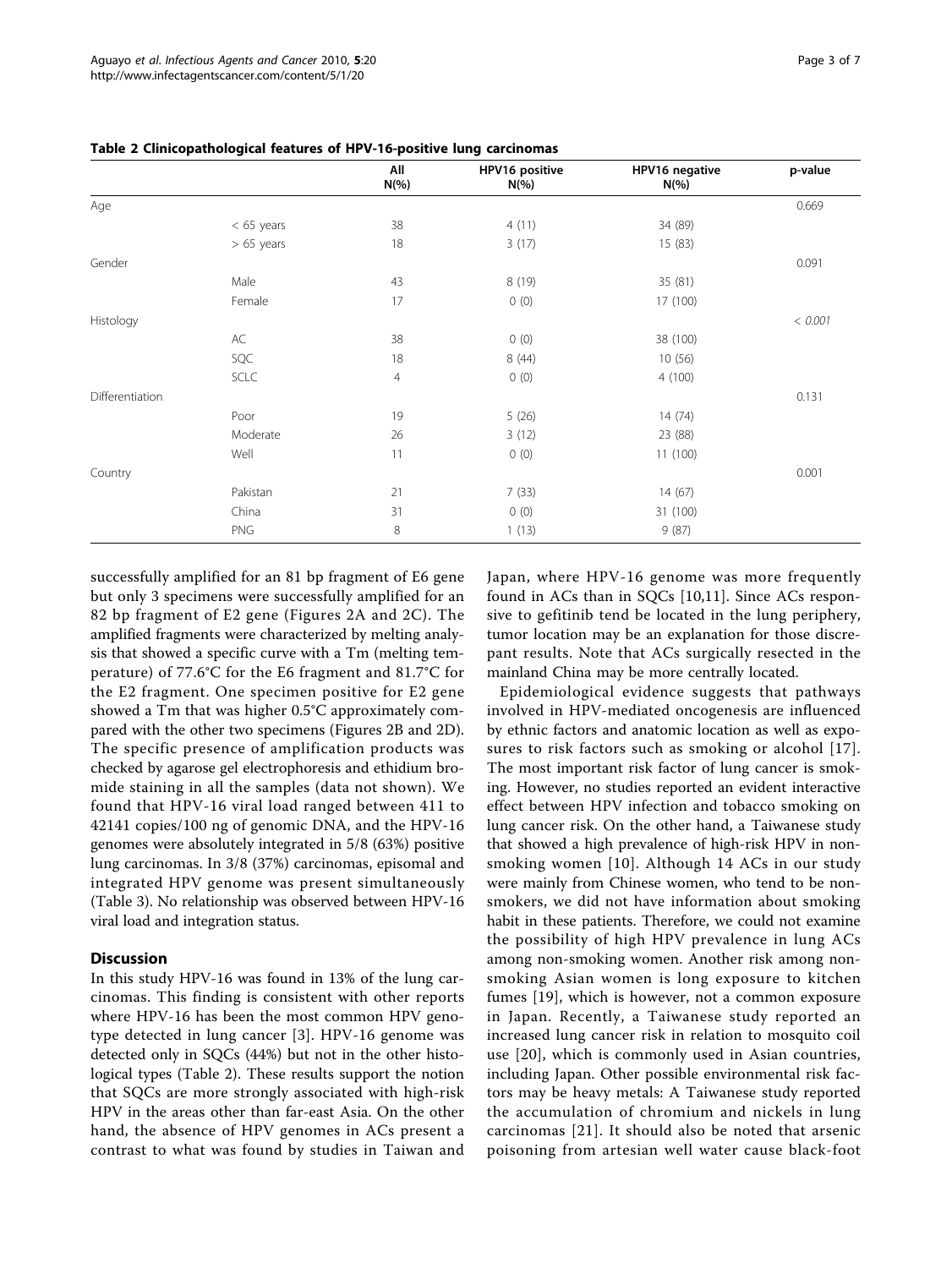<span id="page-3-0"></span>

diseases in southern Taiwan, and is suspected to increase the risk of cancers of the lung, bladder and liver [[22](#page-5-0)].

The variable frequencies of HPV-positive lung carcinomas between countries and continents may be explained by differences in sensitivity of the molecular methods used for HPV detection. PCR has been the most popular method used to detect HPV infection [\[3](#page-5-0)];

Table 3 Physical status of HPV-16 in lung carcinomas

| Case | E6<br>Copies/100 ng | E <sub>2</sub><br>Copies/100 ng | E2/E6  | <b>Physical status</b> |
|------|---------------------|---------------------------------|--------|------------------------|
|      | 411                 | 0                               | 0      | Integrated             |
| 2    | 1737                | 35                              | 0.02   | Mixed                  |
| ξ    | 2139                | 0                               | 0      | Integrated             |
| 4    | 1724                | 0                               | 0      | Integrated             |
| 5    | 1384                | 7.6                             | 0.0055 | Mixed                  |
| 6    | 1876                | 0                               | 0      | Integrated             |
| 7    | 2345                | Ω                               | 0      | Integrated             |
| 8    | 42141               | 21071                           | 0.5    | Mixed                  |

however the different amplification protocols and primers used make it difficult to compare study results.

The present study found HPV-16 integration in cellular genome in every HPV-16 positive carcinoma. Even so, the low HPV load observed in the present study and in our previous study in Chile makes it difficult to interpret its etiological significance. It should be pointed out however that human cancer can be considered as a stem cell disease originated from a small fraction of cancer cells that show self-renewal and pluripotency and are capable of initiating and sustaining tumor growth [[23](#page-5-0)]. HPV may be present only in a small fraction of cancer cells with stem cell like nature present even in advanced tumors. The transmission route of HPV detected in the upper aerodigestive tract cancers is yet unclear. One possible transmission route of HPV to the lung is through the bloodstream as suggested by a few studies [[24\]](#page-6-0). However, it was pointed out that the possibility of bloodstream transmission appears to be low because of the exclusive intraepithelial cycle of life of HPV infection [[25](#page-6-0)]. Moreover, a recent study which compared the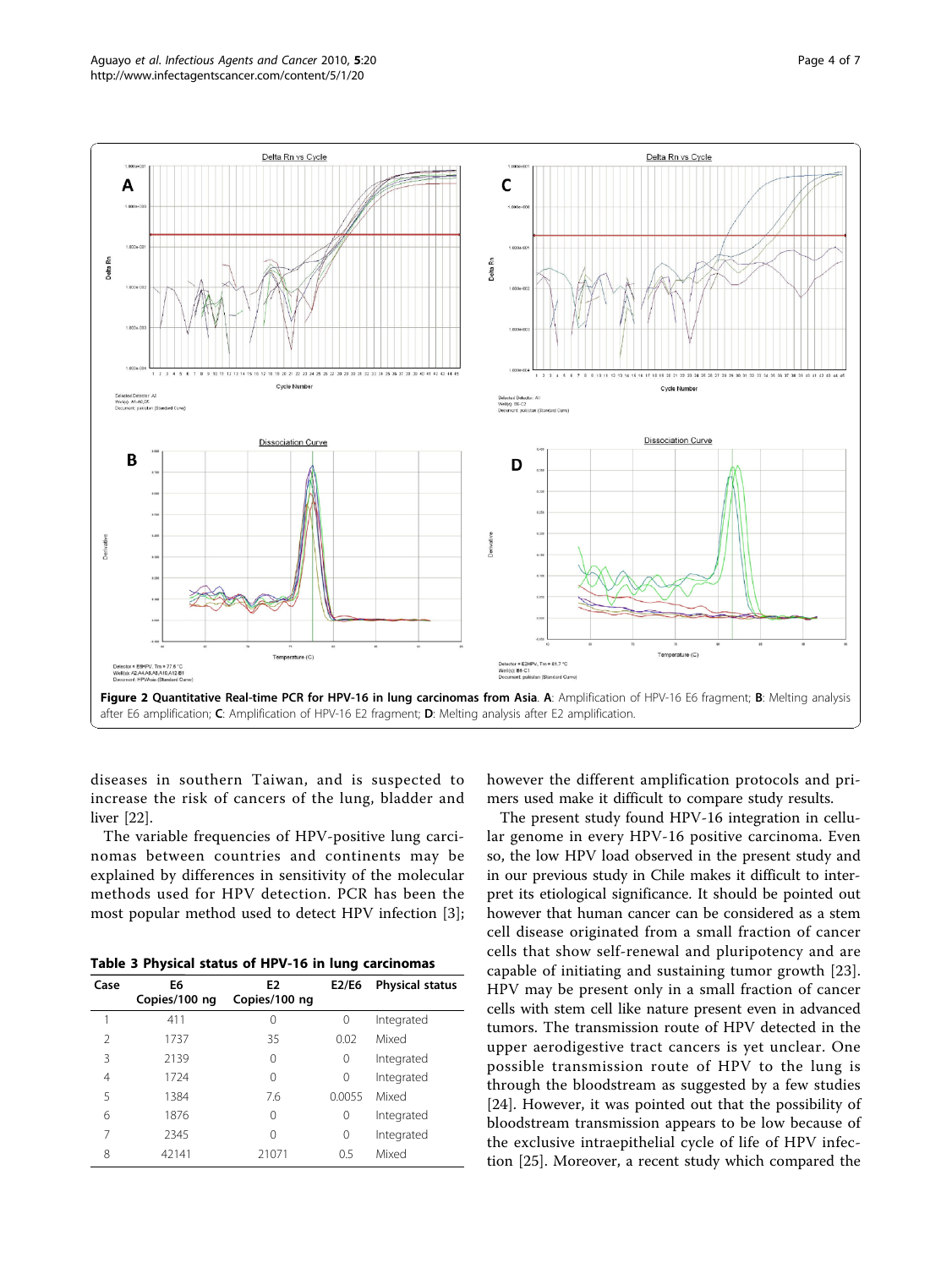second cancer risk of 335 women with invasive cervical cancer and their first degree relatives did not find any increase of lung cancer risk among cervical cancer patients [\[26](#page-6-0)]. Another possibility is a sexual transmission. However, considering the fact that Islamic countries have low incidence of cervical cancer [\[27\]](#page-6-0), which is almost exclusively caused by HPV infection, such a route is unlikely to explain the presence of HPV in SQCs from Pakistan. Since the virus can infect oral mucosa and subsequently, larynx and bronchial tissue, that may be the main source of HPV detected in the lung.

This report has some methodological biases that need to be commented: First, DNA specimens from paraffin embedded tissues are known to be degraded because of heat during embedding and formalin fixation. Therefore, the present study might have underestimated the viral load "in vivo". Second, the amplification through PCR is not able to detect HPV directly in tumoral cells, so in the future a very sensitive "in situ" method to detect HPV or an alternative method to obtain only tumoral cells from clinical specimens, as tissue microdissection are warranted.

## Conclusion

The results obtained in this study support the notion that HPV-16 infection is more strongly associated with SQCs than with ACs in the areas other than far-east Asian countries. Even though HPV-16 was frequently integrated in lung carcinomas, its low viral load casts doubt on a direct etiological role, which has been well established in the case of uterine cervical cancer. However, whether HPV-16 has a direct or indirect impact in the tumour development or modulation remains to be investigated.

## Methods

## Study subjects

We examined 60 bronchoscopic biopsy specimens of paraffin-embedded tissue of  $SQCs$  (N = 30) and  $ACS$  $(N = 32)$  of the lung from Pakistan, China and Papua New Guinea (PNG). The cases from Pakistan  $(N = 22)$ were diagnosed in Pathology Department of King Edward Medical University, Mayo Hospital, Lahore, Pakistan from 1996 to 2002. Cases from PNG were diagnosed in the period 1986-88 at Pathology Department of Port Moresby General Hospital, the major teaching center of School of Medicine & Health Sciences, University of Papua New Guinea. Cases from China were diagnosed during the period between 1989 and 2002 in hospitals in eastern China. Based on 1982 WHO classifications of lung tumors, lung carcinomas were classified into four broad categories: SQCs, ACs, small cell carcinomas and large cell carcinomas [[28\]](#page-6-0). In the present study, histological classification was made using the guideline of the Japan Lung Cancer Society [[29\]](#page-6-0), which follows the WHO classification. The institutional review board of the Kagoshima University Graduate School of Medical and Dental Sciences of Japan approved the present study.

## Polymerase chain reaction (PCR) and Southern blotting

Ten-μm-thick sections of each formalin-fixed paraffinembedded sample were prepared. The samples were added with 1 mL of xylene, and then with 1 mL of ethanol. After centrifugation, the pellet was resuspended in digestion buffer (50 mM Tris-Cl pH 8.0, 1 mM EDTA pH 8.0, 0.5% Tween 20) containing 200 μg of Proteinase K (Invitrogen Corp., USA) and incubated during 24 hours at 56°C. The solution was heated at 100°C for 10 min and centrifuged at 10,000 rpm for 10 min. After phenol/Chloroform extraction, the obtained DNA was quantified using the Nanodrop 1000 spectrophotometer. HPV amplification with GP5+/GP6+ primers [[30](#page-6-0)] was made in a reaction mixture that contained 2.5 μL of sample (containing 100 ng of DNA), 200 μM dNTP,  $0.5 \mu M$  of each primer and 1.0 U Taq DNA polymerase (Takara, Japan) in a total volume of 25 μL of reaction buffer (50 mM KCl, 20 mM Tris-Cl, pH 8.3). A "hot start" protocol was used with the following conditions of amplification: initial denaturation at 95° for 4 min; subsequent 45 cycles at 95°C for 1 min, 40°C for 2 min and 72°C for 1.5 min and final extension at 72°C for 5 min. The amplification of a betaglobin fragment with a set of PCO3/PCO4 primers (Takara, Japan) was used as internal positive control. All the analysed samples were betaglobin positive. The PCR program was as follows: initial denaturation at 95°C for 4 min, 40 cycles with the cycling profile of 95°C for 1 min, 52°C for 1 min and 72°C for 2 min and final extension for 5 min at 72°C. In addition, the generic HPV presence was detected using another L1 region as previously reported [[31](#page-6-0)]. The specific HPV-16 amplification was made according to the following conditions: initial denaturation at 95°C for 5 min, 45 cycles with the cycling profile of 94°C for 45 s, 55°C for 45 s and 72°C for 45 s and a final extension for 5 min at 72°C. The amplified products were detected through electrophoresis on 3.0% agarose gel.

## Quantitative Real-time PCR

Real-time PCR was performed using the ABI Prism 7000 Sequence Detection System and SYBR-Green PCR master mix (PE, Applied Biosystems, USA). The amplification conditions were 10 min at 95°C and a two-step cycle of 95°C for 15 sec and 60°C for 60 sec for a total of 45 cycles. The primers used were: E6F: gagaaactgcaatgtttcaggacc and E6R: tgtatagttgtttgcagctctgtgc,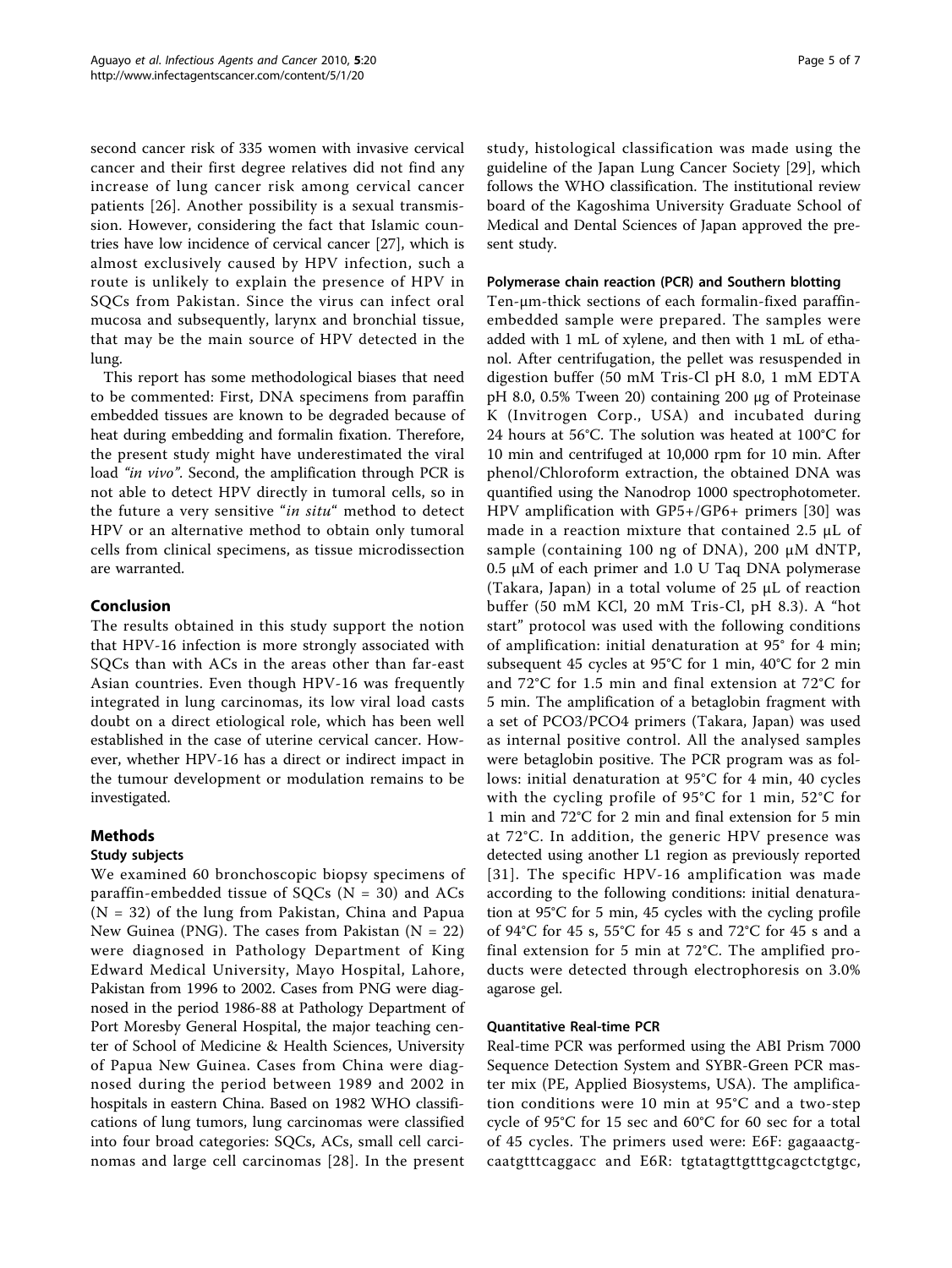<span id="page-5-0"></span>E2F: aacgaagtatcctctcctgaaattattag and E2R: ccaaggcgacggctttg that amplify a fragment of 81 and 76 bp of E6 and E2 ORFs, respectively [\[32\]](#page-6-0). The final concentration of the primers was 0.5 μM. Two standard curves for the E2 and E6 fragments were made by amplification of dilutions between  $1 \times 10^7$  and  $1 \times 10^1$  copies of HPV-16 cloned in pUC plasmid (kindly given by Dr. Massimo Tommasino, IARC, France). The specificity of amplification was confirmed using dissociation analysis starting at 60°C and agarose gel electrophoresis of the amplified products. In order to find out the physical status of HPV-16, the ratio of E2 to E6 copy numbers was calculated.

#### Statistical analysis

Fisher's exact test was used to examine the statistical significance of the results. A p-value  $< 0.05$  was considered statistically significant. P values presented are twosided.

#### Acknowledgements

This work was financed by Grants-in-Aid for Scientific Research on Priority areas (12218231 and 17015037) of the Ministry of Education, Culture, Sports, Science and Technology, Japan.

#### Author details

<sup>1</sup>Molecular Pathology and Epidemiology Laboratory, Public Health Department, Faculty of Medicine, P Universidad Catolica de Chile, Santiago, Chile. <sup>2</sup>Department of Epidemiology and Preventive Medicine, Kagoshima University Graduate School of Medical and Dental Sciences, 8-35-1 Sakuragaoka, Kagoshima, 890-8544, Japan. <sup>3</sup>Division of Individual Monitoring and Health Surveillance, National Institute for Radiological Protection, Chinese Center for Disease Control and Prevention, 2 Xinkang Street, Deshengmenwai, Xicheng District, Beijing 100088, China. <sup>4</sup>School of Medicine and Health Sciences, University of Papua New Guinea. <sup>5</sup>Division of Oncogenic and Persistent Viruses, Center for Chronic Viral Diseases, Kagoshima University Graduate School of Medical and Dental Sciences, 8-35- 1 Sakuragaoka, Kagoshima, 890-8544, Japan. <sup>6</sup> Programa de Virología, Instituto de Ciencias Biomédicas (ICBM), Facultad de Medicina, Universidad de Chile, Santiago, Chile.

#### Authors' contributions

FA, SA and CK conceived of the study, analysed the data and participated in the redaction of the manuscript. FA and AC made all the analysis of the clinical specimens. MA, QS and JM gave clinical information and got specimens for analysis. YE and CK gave analytical support for all the analysis. All authors read and approved the final manuscript.

#### Competing interests

The authors declare that they have no competing interests.

Received: 25 August 2010 Accepted: 16 November 2010 Published: 16 November 2010

#### References

- zur Hausen H: [Papillomaviruses in the causation of human cancers a](http://www.ncbi.nlm.nih.gov/pubmed/19135222?dopt=Abstract) [brief historical account.](http://www.ncbi.nlm.nih.gov/pubmed/19135222?dopt=Abstract) Virology 2009, 384:260-265.
- 2. Trottier H, Burchell AN: [Epidemiology of mucosal human papillomavirus](http://www.ncbi.nlm.nih.gov/pubmed/19684442?dopt=Abstract) [infection and associated diseases.](http://www.ncbi.nlm.nih.gov/pubmed/19684442?dopt=Abstract) Public Health Genomics 2009, 12:291-307.
- 3. Srinivasan M, Taioli E, Ragin CC: [Human papillomavirus type 16 and 18 in](http://www.ncbi.nlm.nih.gov/pubmed/19620233?dopt=Abstract) [primary lung cancers](http://www.ncbi.nlm.nih.gov/pubmed/19620233?dopt=Abstract)–a meta-analysis. Carcinogenesis 2009, 30:1722-1728.
- 4. Miyagi J, Tsuhako K, Kinjo T, Iwamasa T, Hirayasu T: [Recent striking](http://www.ncbi.nlm.nih.gov/pubmed/11041057?dopt=Abstract) [changes in histological differentiation and rate of human papillomavirus](http://www.ncbi.nlm.nih.gov/pubmed/11041057?dopt=Abstract)

[infection in squamous cell carcinoma of the lung in Okinawa, a](http://www.ncbi.nlm.nih.gov/pubmed/11041057?dopt=Abstract) [subtropical island in southern Japan.](http://www.ncbi.nlm.nih.gov/pubmed/11041057?dopt=Abstract) J Clin Pathol 2000, 53:676-684.

- 5. Aguayo F, Castillo A, Koriyama C, Higashi M, Itoh T, Capetillo M, Shuyama K, Corvalan A, Eizuru Y, Akiba S: [Human papillomavirus-16 is](http://www.ncbi.nlm.nih.gov/pubmed/17579626?dopt=Abstract) [integrated in lung carcinomas: a study in Chile.](http://www.ncbi.nlm.nih.gov/pubmed/17579626?dopt=Abstract) Br J Cancer 2007, 97:85-91.
- 6. Yu Y, Yang A, Hu S, Yan H: [Correlation of HPV-16/18 infection of human](http://www.ncbi.nlm.nih.gov/pubmed/19424646?dopt=Abstract) [papillomavirus with lung squamous cell carcinomas in Western China.](http://www.ncbi.nlm.nih.gov/pubmed/19424646?dopt=Abstract) Oncol Rep 2009, 21:1627-1632.
- 7. Nadji SA, Mahmoodi M, Ziaee AA, Naghshvar F, Torabizadeh J, Yahyapour Y, Nategh R, Mokhtari-Azad T: [An increased lung cancer risk associated with](http://www.ncbi.nlm.nih.gov/pubmed/17208332?dopt=Abstract) [codon 72 polymorphism in the TP53 gene and human papillomavirus](http://www.ncbi.nlm.nih.gov/pubmed/17208332?dopt=Abstract) [infection in Mazandaran province, Iran.](http://www.ncbi.nlm.nih.gov/pubmed/17208332?dopt=Abstract) Lung Cancer 2007, 56:145-151.
- Coissard CJ, Besson G, Polette MC, Monteau M, Birembaut PL, Clavel CE: [Prevalence of human papillomaviruses in lung carcinomas: a study of](http://www.ncbi.nlm.nih.gov/pubmed/16056245?dopt=Abstract) [218 cases.](http://www.ncbi.nlm.nih.gov/pubmed/16056245?dopt=Abstract) Mod Pathol 2005, 18:1606-1609.
- 9. Park MS, Chang YS, Shin JH, Kim DJ, Chung KY, Shin DH, Moon JW, Kang SM, Hahn CH, Kim YS, Chang J, Kim SK: [The prevalence of human](http://www.ncbi.nlm.nih.gov/pubmed/17326248?dopt=Abstract) [papillomavirus infection in Korean non-small cell lung cancer patients.](http://www.ncbi.nlm.nih.gov/pubmed/17326248?dopt=Abstract) Yonsei Med J 2007, 48:69-77
- 10. Cheng YW, Chiou HL, Sheu GT, Hsieh LL, Chen JT, Chen CY, Su JM, Lee H: [The association of human papillomavirus 16/18 infection with lung](http://www.ncbi.nlm.nih.gov/pubmed/11306446?dopt=Abstract) [cancer among nonsmoking Taiwanese women.](http://www.ncbi.nlm.nih.gov/pubmed/11306446?dopt=Abstract) Cancer Res 2001, 61:2799-2803.
- 11. Baba M, Castillo A, Koriyama C, Yanagi M, Matsumoto H, Natsugoe S, Shuyama KY, Khan N, Higashi M, Itoh T, Eizuru Y, Aikou T, Akiba S: [Human](http://www.ncbi.nlm.nih.gov/pubmed/20204295?dopt=Abstract) [papillomavirus is frequently detected in gefitinib-responsive lung](http://www.ncbi.nlm.nih.gov/pubmed/20204295?dopt=Abstract) [adenocarcinomas.](http://www.ncbi.nlm.nih.gov/pubmed/20204295?dopt=Abstract) Oncol Rep 2010, 23:1085-1092.
- 12. Pao W, Miller V, Zakowski M, Doherty J, Politi K, Sarkaria I, Singh B, Heelan R, Rusch V, Fulton L, Mardis E, Kupfer D, Wilson R, Kris M, Varmus H: [EGF](http://www.ncbi.nlm.nih.gov/pubmed/15329413?dopt=Abstract) [receptor gene mutations are common in lung cancers from](http://www.ncbi.nlm.nih.gov/pubmed/15329413?dopt=Abstract) "never smokers" [and are associated with sensitivity of tumors to gefitinib and](http://www.ncbi.nlm.nih.gov/pubmed/15329413?dopt=Abstract) [erlotinib.](http://www.ncbi.nlm.nih.gov/pubmed/15329413?dopt=Abstract) Proc Natl Acad Sci USA 2004, 101:13306-13311.
- 13. Arias-Pulido H, Peyton CL, Joste NE, Vargas H, Wheeler CM: [Human](http://www.ncbi.nlm.nih.gov/pubmed/16672403?dopt=Abstract) [papillomavirus type 16 integration in cervical carcinoma in situ and in](http://www.ncbi.nlm.nih.gov/pubmed/16672403?dopt=Abstract) [invasive cervical cancer.](http://www.ncbi.nlm.nih.gov/pubmed/16672403?dopt=Abstract) J Clin Microbiol 2006, 44:1755-1762.
- 14. Hopman AH, Theelen W, Hommelberg PP, Kamps MA, Herrington CS, Morrison LE, Speel EJ, Smedts F, Ramaekers FC: [Genomic integration of](http://www.ncbi.nlm.nih.gov/pubmed/17054308?dopt=Abstract) [oncogenic HPV and gain of the human telomerase gene TERC at 3q26](http://www.ncbi.nlm.nih.gov/pubmed/17054308?dopt=Abstract) [are strongly associated events in the progression of uterine cervical](http://www.ncbi.nlm.nih.gov/pubmed/17054308?dopt=Abstract) [dysplasia to invasive cancer.](http://www.ncbi.nlm.nih.gov/pubmed/17054308?dopt=Abstract) J Pathol 2006, 210:412-419.
- 15. Ghittoni R, Accardi R, Hasan U, Gheit T, Sylla B, Tommasino M: [The](http://www.ncbi.nlm.nih.gov/pubmed/19838783?dopt=Abstract) [biological properties of E6 and E7 oncoproteins from human](http://www.ncbi.nlm.nih.gov/pubmed/19838783?dopt=Abstract) [papillomaviruses.](http://www.ncbi.nlm.nih.gov/pubmed/19838783?dopt=Abstract) Virus Genes 2010, 40:1-13.
- 16. Narisawa-Saito M, Yoshimatsu Y, Ohno S, Yugawa T, Egawa N, Fujita M, Hirohashi S, Kiyono T: [An in vitro multistep carcinogenesis model for](http://www.ncbi.nlm.nih.gov/pubmed/18632622?dopt=Abstract) [human cervical cancer.](http://www.ncbi.nlm.nih.gov/pubmed/18632622?dopt=Abstract) Cancer Res 2008, 68:5699-5705.
- 17. Li W, Thompson CH, Cossart YE, O'Brien CJ, Liu J, Scolyer RA, Carter JR, Dalrymple C, Rose BR: [The site of infection and ethnicity of the patient](http://www.ncbi.nlm.nih.gov/pubmed/15143339?dopt=Abstract) [influence the biological pathways to HPV-induced mucosal cancer.](http://www.ncbi.nlm.nih.gov/pubmed/15143339?dopt=Abstract) Mod Pathol 2004, 17:1031-1037.
- 18. Kleter B, van Doorn LJ, Schrauwen L, Molijn A, Sastrowijoto S, ter Schegget J, Lindeman J, ter Harmsel B, Burger M, Quint W: [Development](http://www.ncbi.nlm.nih.gov/pubmed/10405393?dopt=Abstract) [and clinical evaluation of a highly sensitive PCR-reverse hybridization](http://www.ncbi.nlm.nih.gov/pubmed/10405393?dopt=Abstract) [line probe assay for detection and identification of anogenital human](http://www.ncbi.nlm.nih.gov/pubmed/10405393?dopt=Abstract) [papillomavirus.](http://www.ncbi.nlm.nih.gov/pubmed/10405393?dopt=Abstract) J Clin Microbiol 1999, 37:2508-2517.
- 19. Le CH, Ko YC, Cheng LS, Lin YC, Lin HJ, Huang MS, Huang JJ, Kao EL, Wang HZ: [The heterogeneity in risk factors of lung cancer and the](http://www.ncbi.nlm.nih.gov/pubmed/11456224?dopt=Abstract) [difference of histologic distribution between genders in Taiwan.](http://www.ncbi.nlm.nih.gov/pubmed/11456224?dopt=Abstract) Cancer Causes Control 2001, 12:289-300.
- 20. Chen SC, Wong RH, Shiu LJ, Chiou MC, Lee H: [Exposure to mosquito coil](http://www.ncbi.nlm.nih.gov/pubmed/18305363?dopt=Abstract) [smoke may be a risk factor for lung cancer in Taiwan.](http://www.ncbi.nlm.nih.gov/pubmed/18305363?dopt=Abstract) J Epidemiol 2008, 18:19-25.
- 21. Kuo CY, Wong RH, Lin JY, Lai JC, Lee H: [Accumulation of chromium and](http://www.ncbi.nlm.nih.gov/pubmed/16760140?dopt=Abstract) [nickel metals in lung tumors from lung cancer patients in Taiwan.](http://www.ncbi.nlm.nih.gov/pubmed/16760140?dopt=Abstract) J Toxicol Environ Health A 2006, 69:1337-1344.
- 22. Chen CJ, Chuang YC, You SL, Lin TM, Wu HY: [A retrospective study on](http://www.ncbi.nlm.nih.gov/pubmed/3964542?dopt=Abstract) [malignant neoplasms of bladder, lung and liver in blackfoot disease](http://www.ncbi.nlm.nih.gov/pubmed/3964542?dopt=Abstract) [endemic area in Taiwan.](http://www.ncbi.nlm.nih.gov/pubmed/3964542?dopt=Abstract) Br J Cancer 1986, 53:399-405.
- 23. Boman BM, Wicha MS: [Cancer stem cells: a step toward the cure.](http://www.ncbi.nlm.nih.gov/pubmed/18539956?dopt=Abstract) J Clin Oncol 2008, 26:2795-2799.